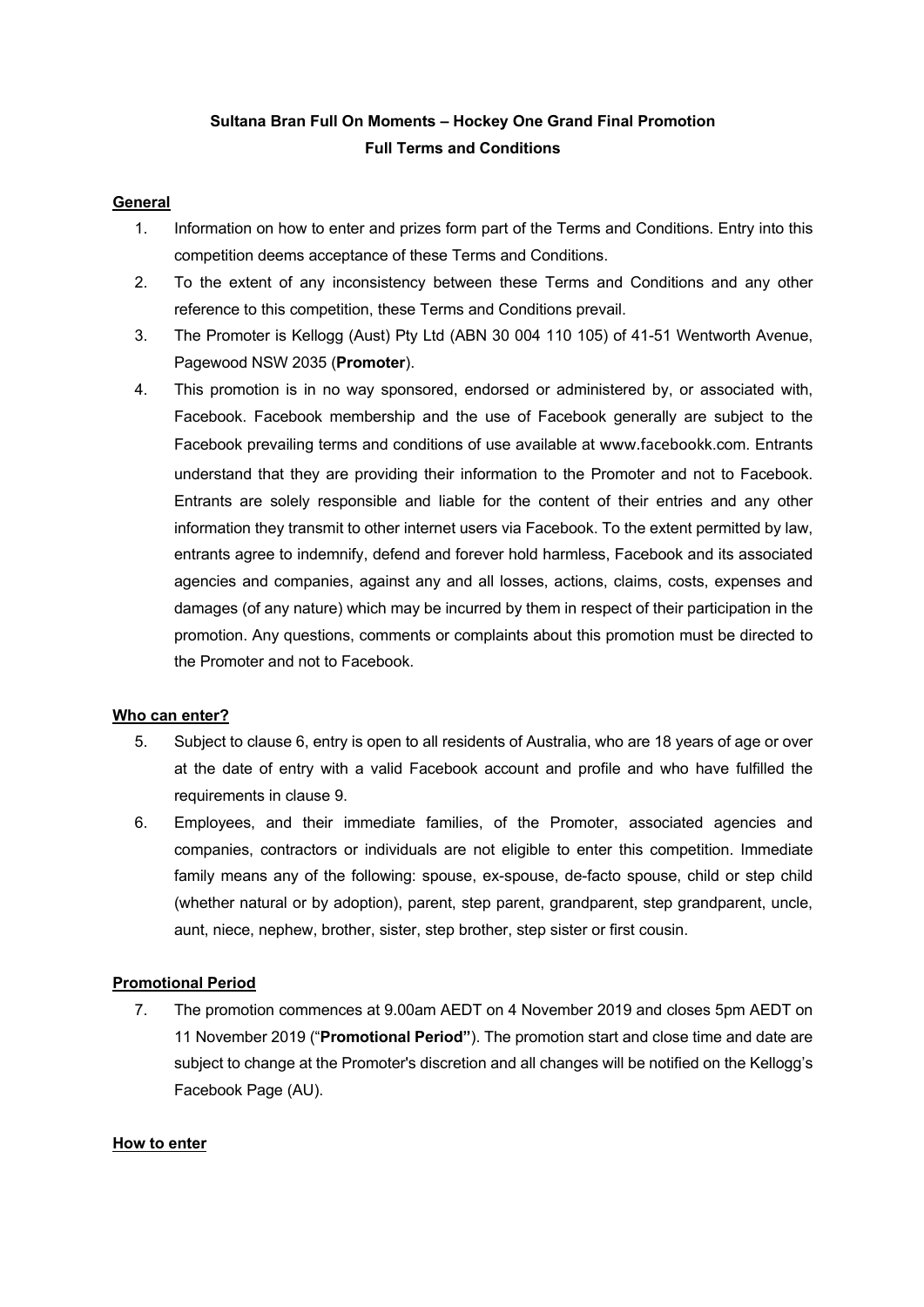- 8. During the Promotional Period, Hockey One will publish two (2) separate video posts on the Hockey One (AU) Facebook Page (https://www.facebook.com/H1League/) inviting consumers to enter the Promotion; one (1) post relating to Women's Hockey ("**Women's Hockey Post**") and the other post relating to Men's Hockey ("**Men's Hockey Post**") (both collectively referred to as the "**Promotional Posts**").
- 9. In order to enter the Promotion and be eligible to win a Prize, the entrant must, during the Promotional Period, and by using their personal Facebook account, complete either or both of the following entry options:
	- a. Option 1 (Women's Hockey Post Entry): Specify their Sultana Bran Full On Moments – Hockey One (Women's Hockey) Grand moment of the year for 2019 and explain why this Sultana Bran Full On Moment is the best play of the year in Hockey One - Women's Hockey, in a comment on the Women's Hockey Post.
	- b. Option 2 (Men's Hockey Post Entry): Specify their Sultana Bran Full On Moments Hockey One (Men's Hockey) Grand moment of the year for 2019 and explain why this Sultana Bran Full On Moment is the best play of the year in Hockey One - Men's Hockey, in a comment on the Men's Hockey Post.
- 10. The Promoter reserves the right in its sole discretion to disqualify any individual who the Promoter has reason to believe has breached any of these conditions, or engaged in any unlawful or other improper misconduct calculated to jeopardise the fair and proper conduct of the promotion and will not provide any reasons for rejection. Entries that do not comply with these Terms and Conditions of entry will be deemed invalid and are not eligible to win.

# **Entry Limits**

11. Limit one (1) entry permitted per person on each Promotional Post.

# **Prizes**

- 12. There are two (2) Prizes to be won.
- 13. The best valid entry received on the Women's Hockey Post, as determined by the judges based on the Judging Criteria below, will be deemed the winner of the "**Women's Hockey Final Prize**" which is a trip for two (2) people to the 2019 Women's Hockey One Final and includes the following:
	- a. Return economy flights for the winner and a guest, from the winner's nearest capital city of residence to the capital city closes to the Hockey One Women's final location (flights not provided if winner resides in the same State/Territory of the Women's final location);
	- b. One (1) night accommodation with a value of up to AUD\$400; and
	- c. Two (2) VIP tickets to the 2019 Women's Hockey One Final (scheduled to take place on either the 16<sup>th</sup> or 17<sup>th</sup> November 2019).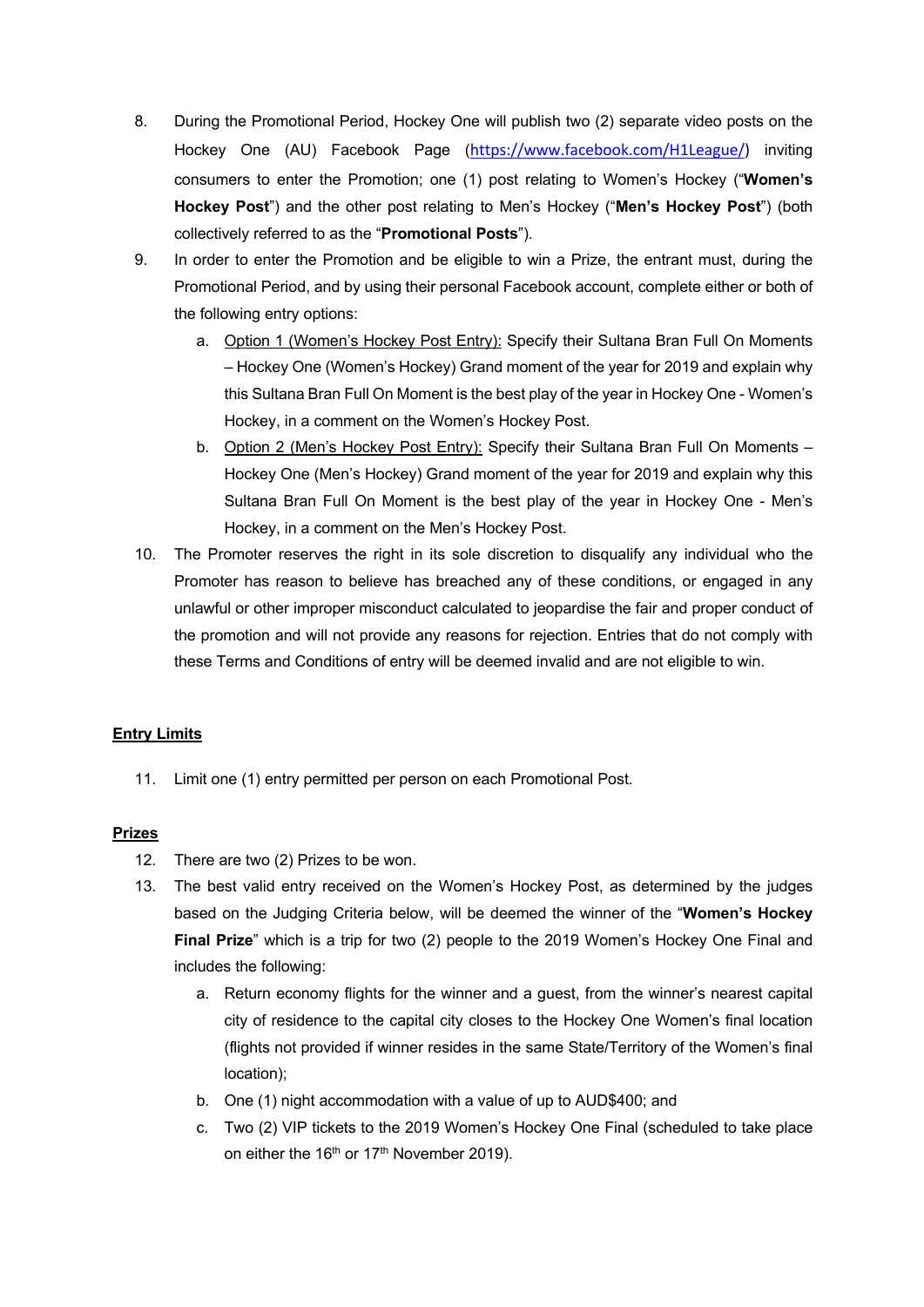- 14. The best valid entry received on the Men's Hockey Post, as determined by the judges based on the Judging Criteria below, will be deemed the winner of the "**Men's Hockey Final Prize**" which is a trip for two (2) people to the 2019 Men's Hockey One Final and includes the following:
	- a. Return economy flights for the winner and a guest, from the winner's nearest capital city of residence to the capital city closes to the Hockey One Men's final location (flights not provided if winner resides in the same State/Territory of the Men's final location);
	- b. One (1) night accommodation with a value of up to AUD\$400; and
	- c. Two (2) VIP tickets to the 2019 Men's Hockey One Final (scheduled to take place on either the  $16<sup>th</sup>$  or  $17<sup>th</sup>$  November 2019).
- 15. If the winner lives within the same State/Territory of the Hockey One final location, the winner will also be provided an AUD\$150 petrol voucher to put towards travel to and from the Hockey One final location.
- 16. Specified date above for the Hockey One finals events may change.
- 17. Each Prize is valued at up to AUD\$3,000, depending on the winner's exact date and point of departure.
- 18. Unless otherwise specified in these terms, Prizes are subject to availability, not transferable or exchangeable for cash or any other prize.
- 19. Prizes are for personal use and must not be purchased or used for commercial purposes.
- 20. If a Prize (or part of a Prize) is unavailable, for whatever reason, the Promoter reserves the right to substitute the Prize (or that part of the Prize) for a prize of equal or greater value. It is a condition of accepting the prize that the winner must comply with all the conditions of use of the Prize and supplier's requirements. Each Prize must be taken as stated and no compensation will be payable if a winner is unable to use the Prize as stated.
- 21. The value of the Prize may vary over time, and the Promoter is not responsible for such variations in value.

### **Judging of Entries**

- 22. This is a game of skill and winners will be chosen on the basis of creativity and originality of their entry submission (**"Judging Criteria"**).
- 23. All valid entries received will be judged against the Judging Criteria at the end of the Promotional Period. Judging of valid entries will be undertaken at the end of the Promotional Period by a Kellogg's representative at 41-51 Wentworth Avenue, Pagewood, Sydney 2035 (NSW).
- 24. The winners will be notified by Hockey One via a private Facebook message within a reasonable period.
- 25. The Promoter's decision is final and no correspondence will be entered into.
- 26. Chance plays no part in determining any winner.

### **Prize details**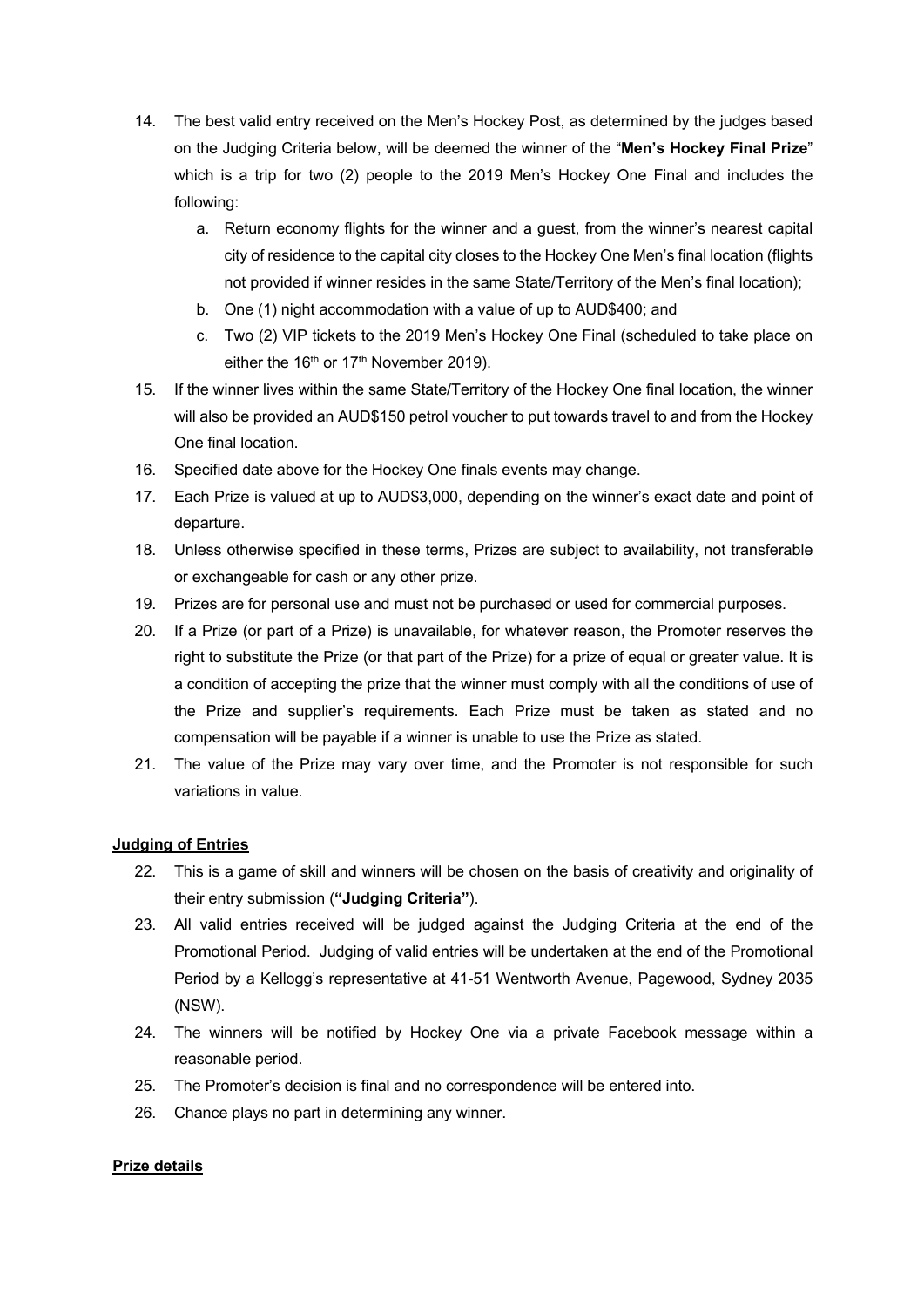- 27. The winner must be 18 years of age or older. However, they can choose to take a companion under the age of 18 if that companion has obtained parental consent.
- 28. The Promoter reserves the right to request winners and their companion to sign a winner's deed of release or any other relevant forms or agreements that the Promoter deems necessary, to provide proof of identity, proof of age, proof of residency and/or proof of entry validity in order to claim a Prize. Proof of identification, residency, age and entry considered suitable for verification is at the discretion of the Promoter. In the event that an entrant cannot provide suitable proof, the entrant will forfeit the Prize in whole and no substitute will be offered.
- 29. The Promoter reserves the right, in its sole discretion, to disqualify any individual who the Promoter has reason to believe has breached any of these Terms and Conditions, tampered with the entry process or engaged in any unlawful or other improper misconduct calculated to jeopardise fair and proper conduct of the promotion. Errors and omissions may be accepted at the Promoter's discretion. Failure by the Promoter to enforce any of its rights at any stage does not constitute a waiver of those rights. The Promoter's legal rights to recover damages or other compensation from such an offender are reserved.
- 30. In participating in the prizes, the winner and their companion agree to participate and cooperate as required in all editorial activities relating to the Promotion, including but not limited to being interviewed and photographed. The entrants agree to granting the Promoter a perpetual and non-exclusive licence to use such footage and photographs in all media worldwide, including online social networking sites, and the winners will not be entitled to any fee for such use.
- 31. The Promoter will require the winner to provide their full name, their companion's full name, their address and their companion's address within 48 hours for the purpose of fulfilling the prize and organising travel arrangements ("**Necessary Information**").
- 32. Failure to provide Necessary Information within 48 hours of being requested may, in the absolute discretion of the Promoter, result in invalidation of your entry and forfeiture of any right to a Prize and no correspondence will be entered into.
- 33. The Promoter may, at its absolute discretion, select alternative valid entries as replacement winners in the event that any entrants selected as a winner cannot satisfy these Terms and Conditions or take a Prize or the winner fails to claim a Prize by the time specified by the Promoter or Hockey One.
- 34. Winners and their companions must be able to travel on  $16<sup>th</sup>$  November 2019 and return on 17<sup>th</sup> November 2019 via travel arrangements as directed by the Promoter (or on dates otherwise specified by the Promoter to comply with the date of the 2019 Hockey One Final).
- 35. At time of checking into the accommodation, the winner or their companion will be required to provide a valid credit card to the accommodation provider and will be responsible for any additional costs at the accommodation not covered by the Prize.
- 36. If there is a dispute as to the identity of an entrant, the Promoter reserves the right, in its sole discretion, to determine the identity of the entrant.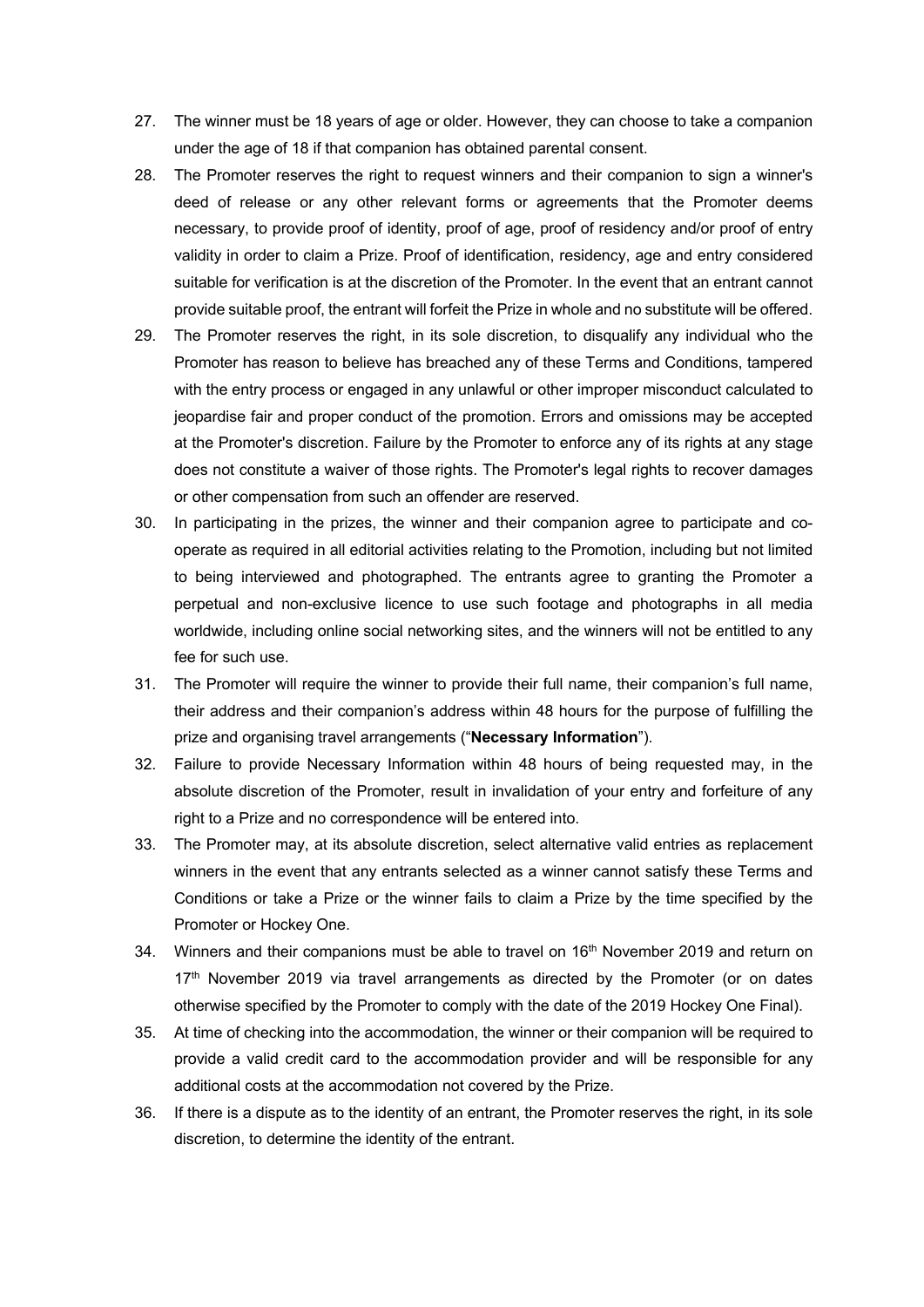- 37. If the winner, after accepting the Prize, is unable to take the prize due to any illness or personal circumstances beyond the winner's control, the winner must immediately notify the Promoter. The Promoter may, at its sole discretion, allow the winner to transfer the prize but the Promoter will not be liable if any part of the prize is unable to be transferred to the person nominated by the winner. In this situation, the Promoter will not be responsible for any increased costs, for example airfare changes. If for any other reason the winner cannot take the prize, they will forfeit their right to the prize.
- 38. Unless expressly stated in these terms and conditions, all other expenses become the responsibility of the winner and their companion.
- 39. Prize travel itinerary will be determined by the Promoter in its absolute discretion. The prize is subject to booking and flight availability.
- 40. Spending money, meals, taxes (excluding airline and airport taxes), insurance, transport to and from departure point, transfers, items of a personal nature, in-room charges and all other ancillary costs, unless otherwise specified in the prize description herein, are not included. Prize is subject to the standard terms and conditions of individual prize and service providers. The winner and his/her travel companion must depart from and return to the same departure point and travel together.

### **Further Terms and Conditions**

- 41. Incomplete, indecipherable or illegible entries will be deemed invalid.
- 42. If this Promotion is interfered with in any way or is not capable of being conducted as reasonably anticipated due to any reason beyond the reasonable control of the Promoter, the Promoter reserves the right, in its sole discretion, to modify, suspend, terminate or cancel the Promotion to the full extent permitted by law and subject to any approval or directions from a regulatory authority.
- 43. The Promoter will disqualify any individual who has tampered with the entry process or any other aspect of this competition.
- 44. The Promoter and their associated agencies and companies will not be liable or responsible for any problems or technical malfunction of any telephone network or lines, computer on line systems, servers, or providers, computer equipment, software, technical problems of the phone or of any phone network, or any misadventure, accident, injury, loss (including but not limited to consequential loss) or claim that may occur which is connected with their entry or as a consequence of late, lost or misdirected mail or email.

### **Privacy Collection Statement**

- 45. The Promoter collects your personal information for the purpose of conducting and promoting this competition (including notifying winners and prize fulfilment).
- 46. Unless otherwise indicated by the Promoter, the Promoter may disclose personal information to: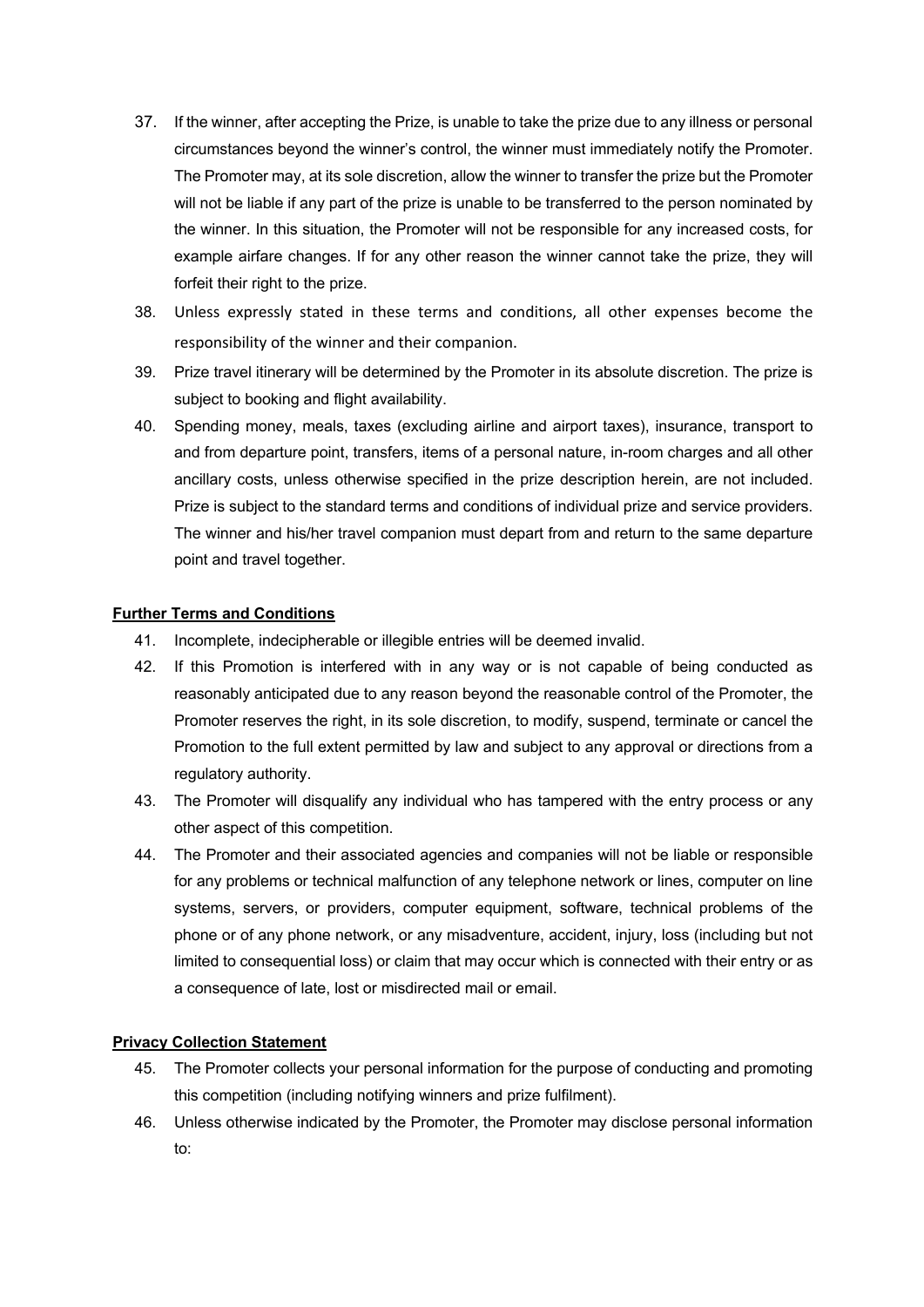- a. entities outside of Australia for storage purposes, in accordance with the Promoter's privacy policy;
- b. its contractors and agents for the purpose of conducting this Promotion, including choosing and notifying winners; and
- c. Australian regulatory authorities, such as the regulators of trade promotions.
- 47. The Promoter will otherwise handle your personal information in accordance with its privacy policy which can be viewed at https://www.kelloggs.com.au/en\_AU/privacy-policy.html
- 48. You may request access or to update your personal information or lodge a complaint by calling on 1800 000 474 or writing to Kellogg (Aust) Pty Ltd of 41-51 Wentworth Avenue, Pagewood NSW 2035.

#### **Intellectual Property, Statutory guarantees, Waiver and liability**

- 49. Entrants agree that they are fully responsible for any materials they submit via the promotion including but not limited to comments, recordings and images ("**Content**"). The Promoter shall not be liable in any way for such Content to the full extent permitted by law. The Promoter may remove or decline to publish any Content without notice for any reason whatsoever. Entrants warrant and agree that: a) they will not submit any Content that is unlawful or fraudulent, or that the Promoter may deem in breach of any intellectual property, privacy, publicity or other rights, defamatory, obscene, derogatory, pornographic, sexually inappropriate, violent, abusive, harassing, threatening, objectionable with respect to race, religion, origin or gender, not suitable for children aged under 15, or otherwise unsuitable for publication; b) their Content shall not contain viruses or cause injury or harm to any person or entity; c) they will obtain prior consent from any person or from the owner(s) of any property that appears in their Content; d) the Content is the original literary work of the entrant that does not infringe the rights of any third party; e) they consent to any use of the Content which may otherwise infringe the Content creator's/creators' moral rights pursuant to the Copyright Act 1968 (Cth) and warrant that they have the full authority to grant these rights; and f) they will comply with all applicable laws and regulations, including without limitation, those governing copyright, content, defamation, privacy, publicity and the access or use of others' computer or communication systems. Without limiting any other terms herein, the entrant agrees to indemnify the Promoter for any breach of the above terms.
- 50. As a condition of entering this promotion, each entrant licenses and grants the Promoter, its affiliates and sub-licensees a non-exclusive, royalty-free, perpetual, worldwide, irrevocable, and sub-licensable right to use, reproduce, modify, adapt, publish and display their entry (which shall include Content) for any purpose, including but not limited to future promotional, marketing or publicity purposes, in any media, without compensation, restriction on use, attribution or liability. Each entrant also agrees to assign all of their rights, title and interest (including copyright) in and to their entry (which shall include Content) to the Promoter, on request by the Promoter, by executing any documentation as provided by the Promoter to confirm such assignment.